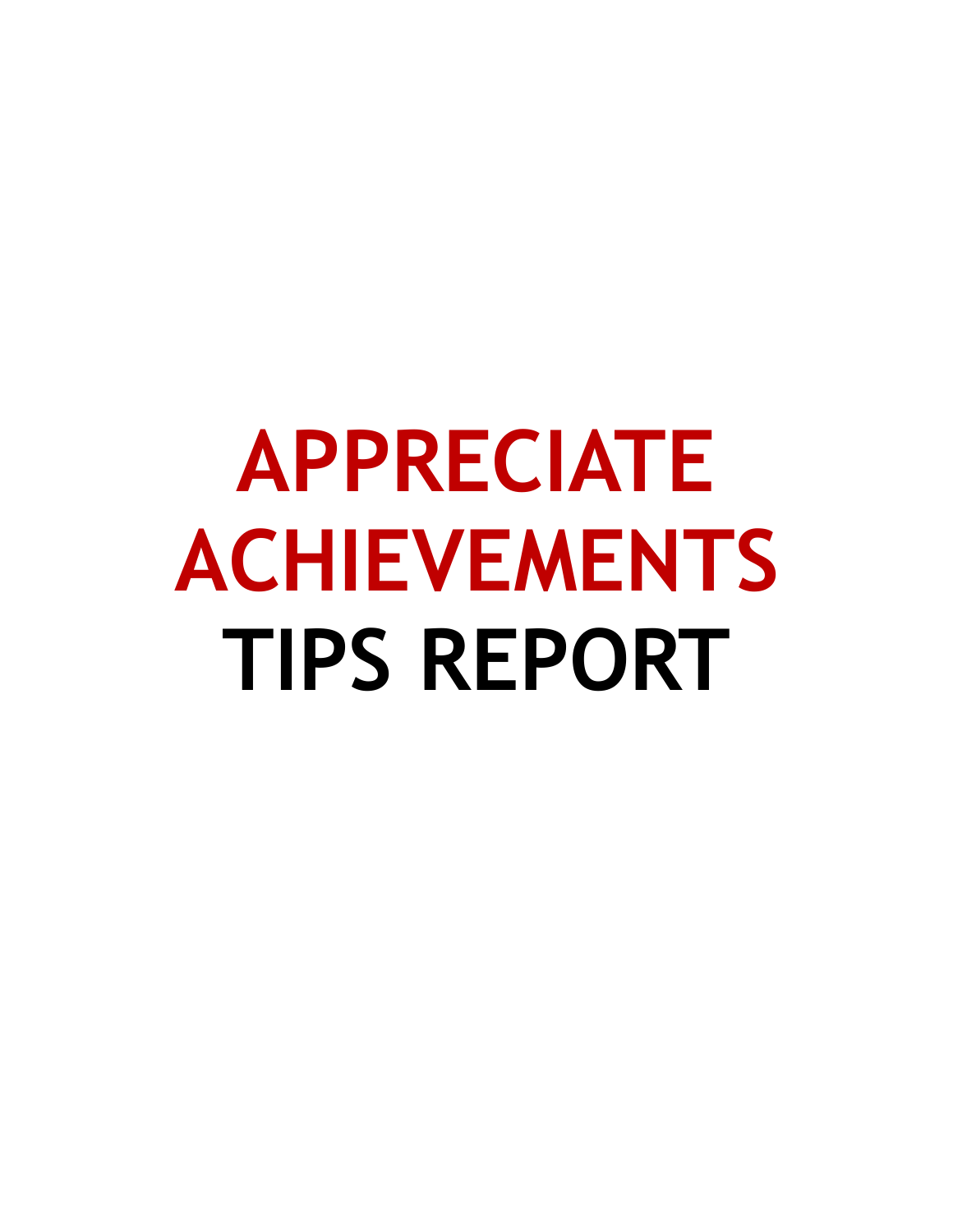#### *This report includes powerful tips related to Appreciating Your Achievements.*

*It also includes 3 actionable steps you can take right away and a list of suggested reading for those people who are looking for even more information.* 

**©**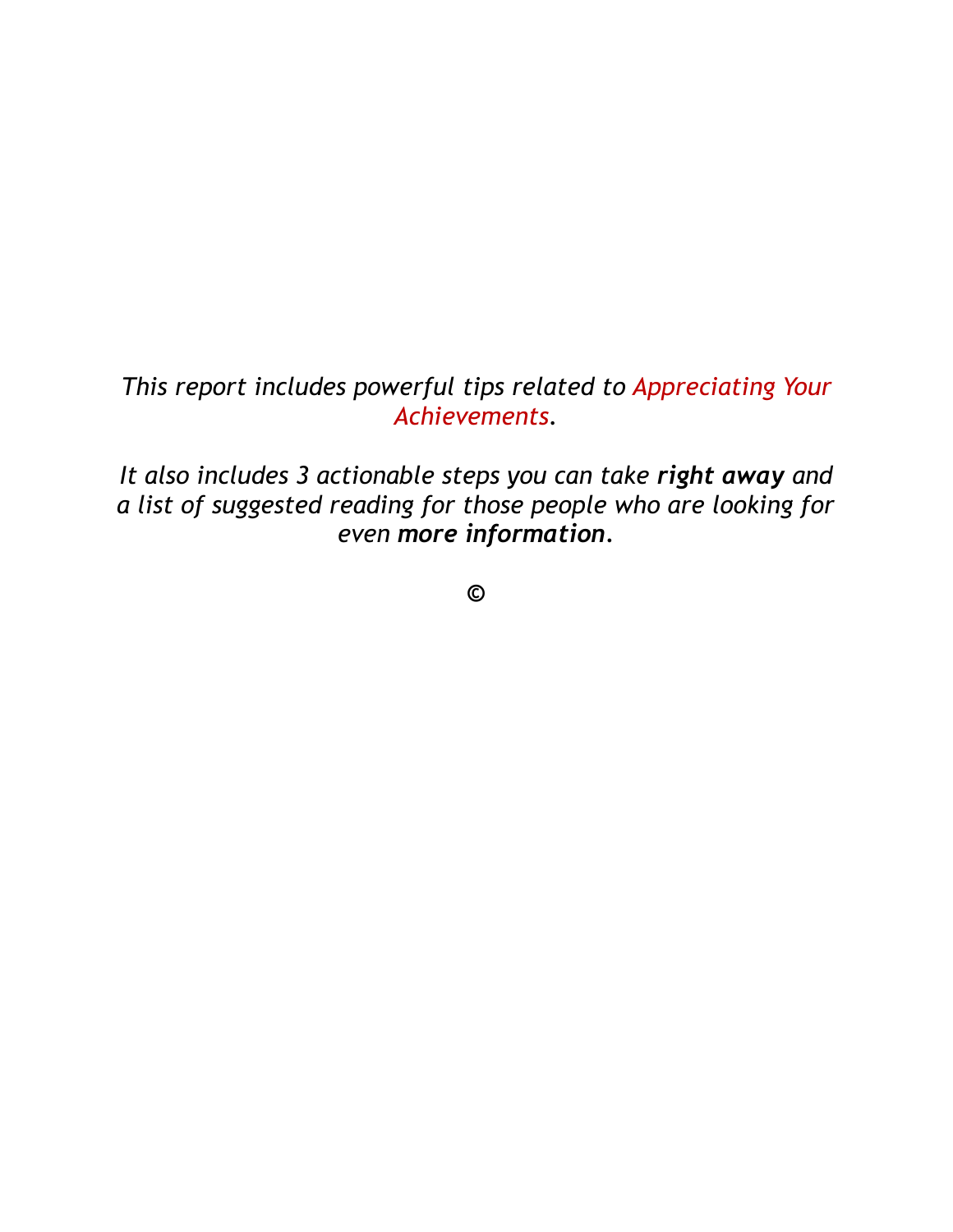# TOP TIPS

You have achieved several things in your life. You should appreciate them. Many people don't. They marginalize their achievements. If you do this, you need to stop. It can set up barriers to achieving more. Learn how to break those barriers by recognizing and appreciating your achievements.

# 1. **Why shouldn't you celebrate your own lifetime achievement?**

It's a big deal for anyone in Hollywood to receive a Lifetime Achievement Award. They celebrate it as an event, publicize it, and film it for all to see. Just because you aren't famous, doesn't mean you haven't accomplished anything. Be proud of what you have accomplished.

# 2. **The next time someone recognizes an achievement of yours, don't pass it off as no big deal.**

Thank them, and consider yourself lucky that someone noticed. Also, write down the event any time it happens. This will show you that your achievements are worth it.

### 3. **Appreciate the achievements of others.**

One way to get people to recognize your achievements is to congratulate them on theirs. Be genuine in your praise. If you are just doing it to try and win points, this will be seen as shallow, and people will know you are not genuine.

# 4. **If you are feeling a bit light on the achievement scale, try to figure out why that is.**

It could be that you need to define your goals more concretely. Start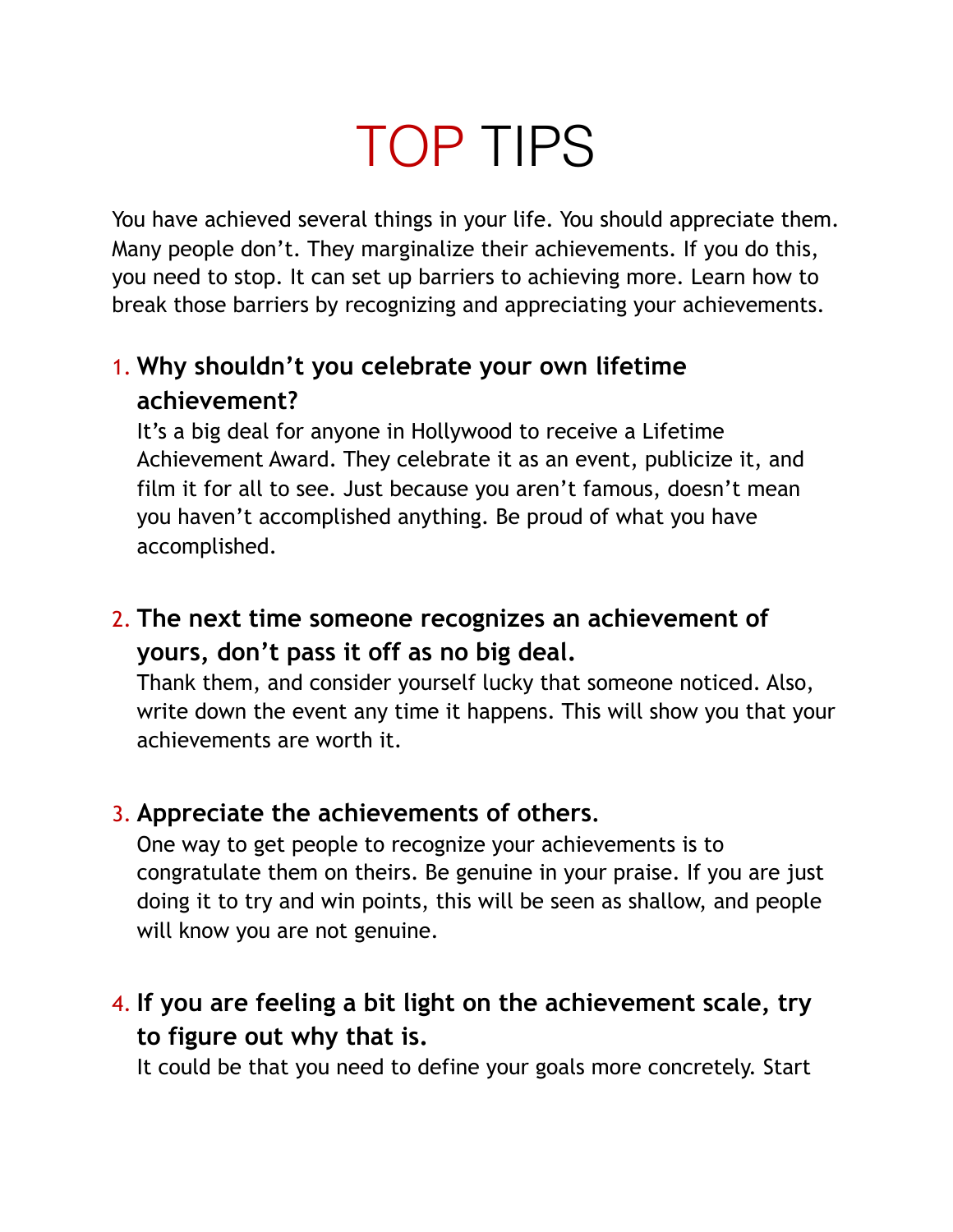with high-level goals and break them down into tasks and sub-goals.

#### 5. **One achievement that people overlook is helping others.**

This doesn't have to be through volunteering. It can be helping a neighbor or somebody at work. You can choose to volunteer as well. When you help others achieve something, that is an achievement as well. It feels great knowing that you made a difference in someone else's life.

#### 6. **Read about the achievements of others.**

The reason why biographies of successful people continue to be published is that they help people learn the circumstances of these successful people. You can see that they were just like everyone else. It's the classic, if they can do it so can you. Try to read several books per month, consistently. Also, read people who you admire as well as people who you find controversial. It's good to get perspectives on different people to help you keep an open mind.

### 7. **You want to appreciate your achievements. But, at the same time, you don't want to rest on your laurels.**

You always have more to achieve, so make sure that you appreciate what you have done, but understand there is more.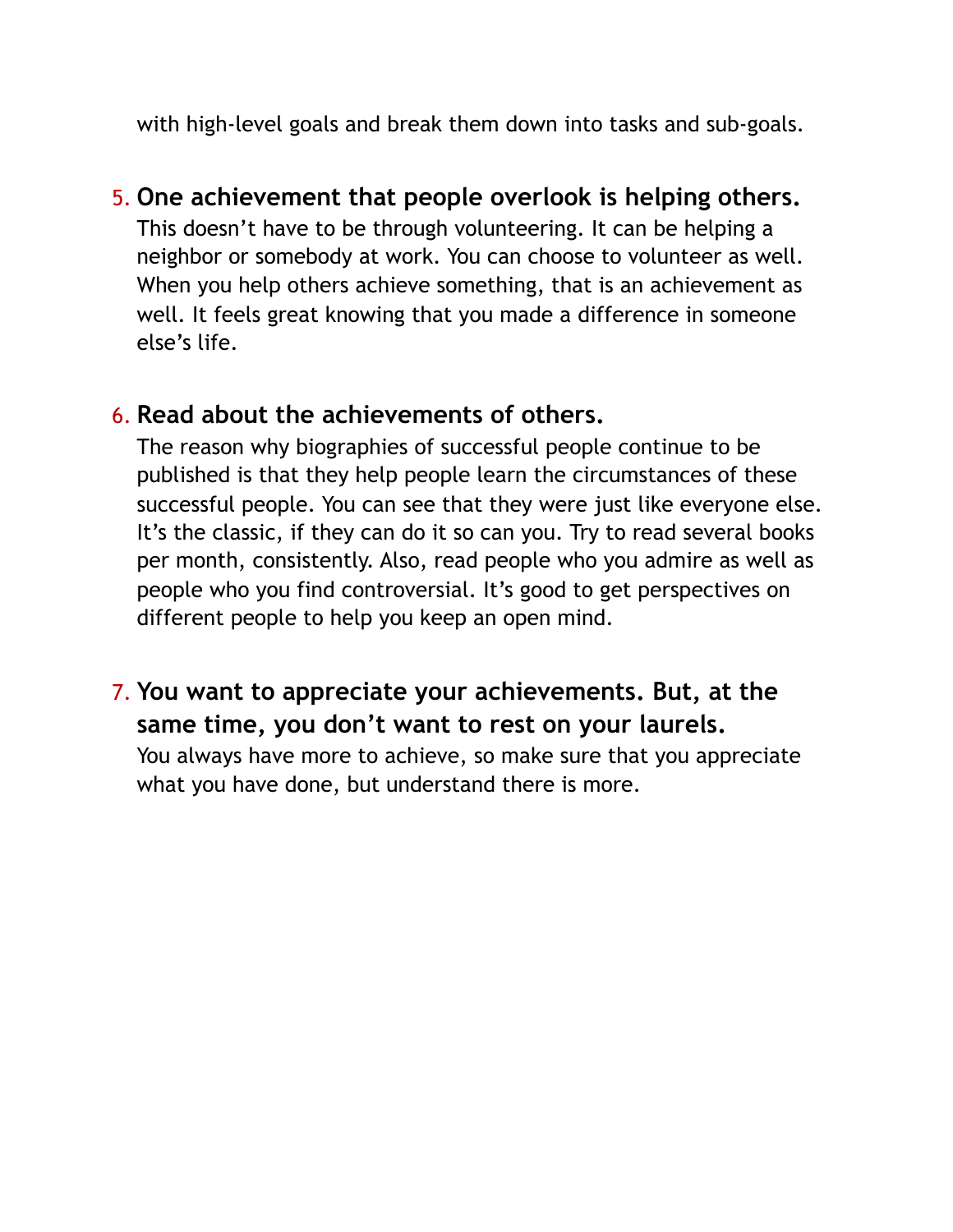# ACTIONABLE STEPS

Write down all your achievements that you can remember. Try to think back as far as you can. Don't limit yourself. If you had achievements in high school or college, put those down as well. This action will help show you everything you have achieved. It will give you confidence in your ability to accomplish anything you set your mind to.

**1 2 3**

Create a blog about your achievements. First, it will get you to write about them and how you got to where you are. Second, you never know who you may inspire by describing your experiences. When your blog becomes popular, it will motivate you to achieve more because you want to keep your editorial calendar as full as possible.

Align your daily to-do lists with your overall goals. If you don't have higher-level goals defined, start with these. To-do lists are good tools unless you are not performing the right tasks. High-level goals will help you determine what you need to be doing on your to-do lists.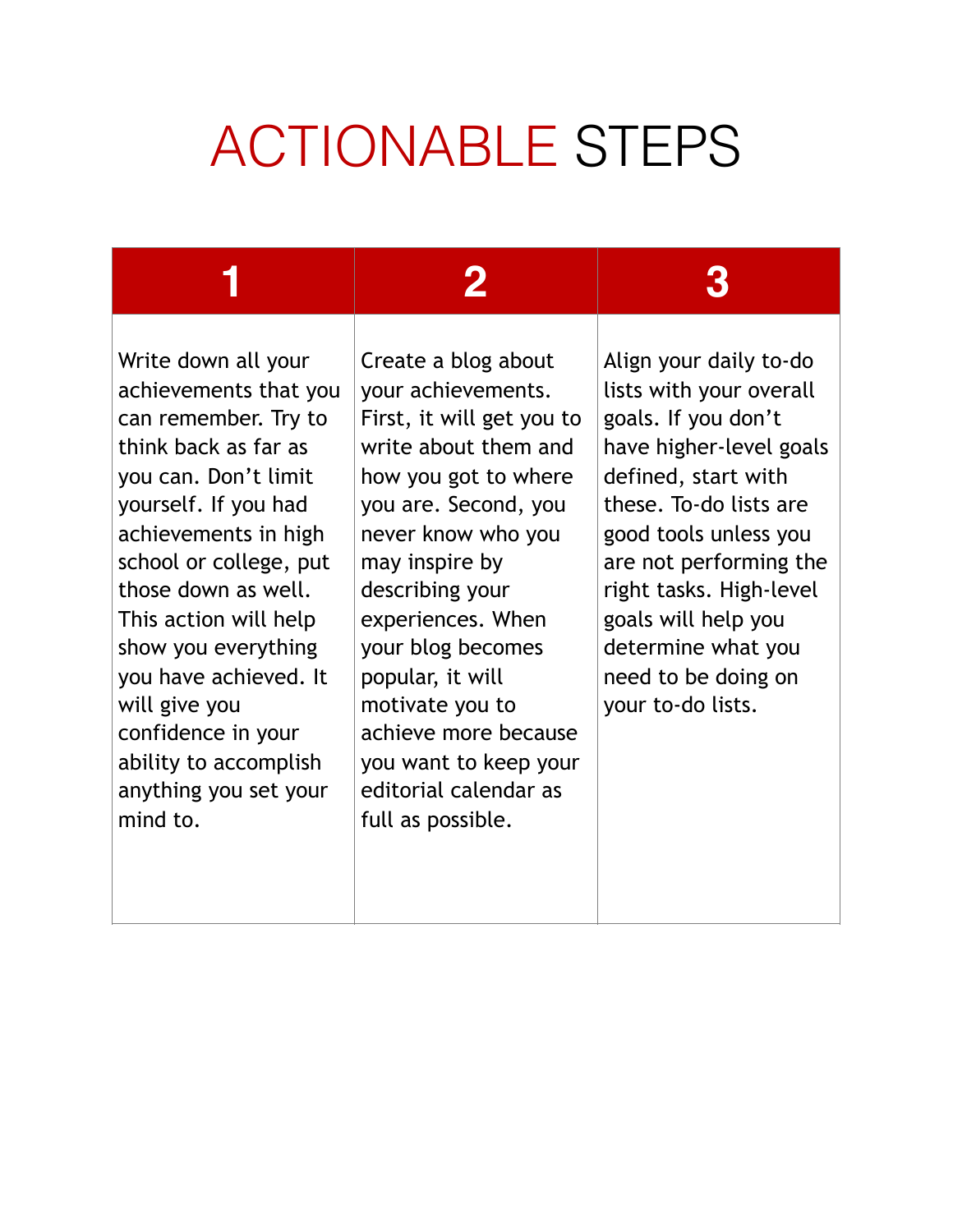# FURTHER READING

- **1. The Achievement Habit:**  https://www.amazon.com/Achievement-Habit-Wishing-Start-Command/dp/0062356100/
- **2. Focus on the Good Stuff The Power of Appreciation:**  https://www.amazon.com/Focus-Good-Stuff-Power-Appreciation/dp/0787988790/

#### **3. The Power of Appreciation:**

https://www.amazon.com/dp/1582701040/

#### **4. Gratitude:**

https://www.amazon.com/Gratitude-Oliver-Sacks/dp/ 0451492935/

#### **5. The Vibrant Workplace - Overcoming the Obstacles to Building a Culture of Appreciation:**

https://www.amazon.com/Vibrant-Workplace-Overcoming-Obstacles-Appreciation/dp/0802415032/